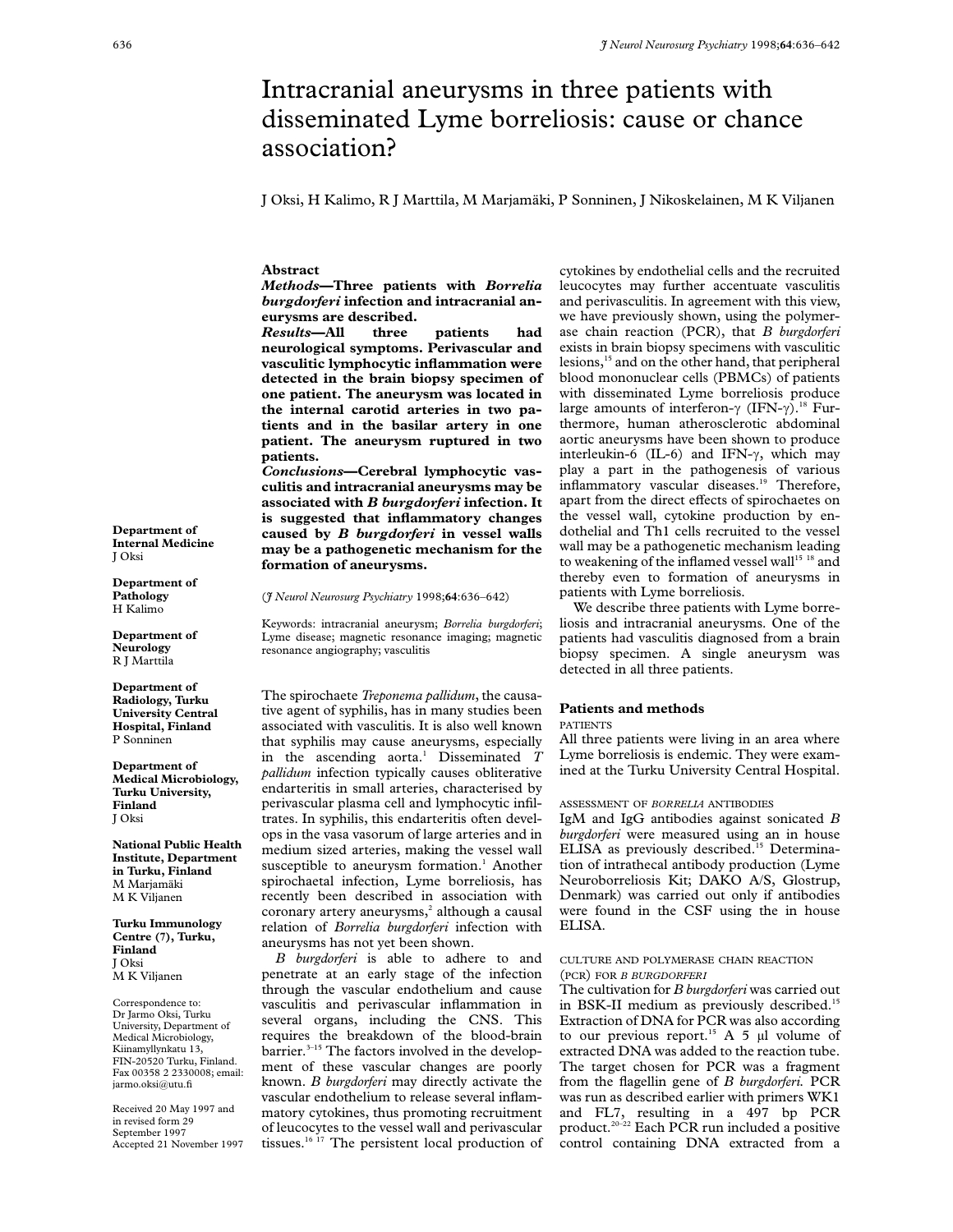reference strain (B31) of *B burgdorferi* sensu stricto (ATCC 35210). Every sixth tube of each run was used as a negative control subjected to all the above sample treatments. The negative controls remained negative on each run. The sensitivity of PCR was found to be 10–100 *B burgdorferi* cells/reaction. The PCR test used was highly specific for *B burgdorferi* sensu lato. Other *Borrelia* species (*B hermsii, B parkeri,* and *B turicatae*) and treponemes (*Treponema denticola, T pectinovorum, T socranskii,* and *T vincentii*) gave negative results.

#### PROLIFERATION OF PERIPHERAL BLOOD MONONUCLEAR CELLS (PRMCS)

ThePBMCs were isolated and stimulated with heat killed *B burgdorferi* as previously described.<sup>18</sup>

### NEUROPATHOLOGY

Surgical samples of patient 1 were processed as described previously.<sup>15</sup>

## **Results**

Table 1 shows selected demographic data, symptoms, signs, and selected laboratory results. Table 2 shows laboratory results of *Borrelia* tests in the three patients. The plasma or serum specimens of patients 1 and 2 contained DNA of *B burgdorferi*. In patients 1 and 2, a positive PCR result was obtained from more than one specimen taken and analysed at different times. Only patient 3 had serum antibodies as well as intrathecally produced CSF antibodies against *B burgdorferi.*

All three patients had intracranial aneurysms: in patients 1 and 2 the aneurysm was lying in the internal carotid arteries (in patient 2 it was mainly extracranial but extended intracranially) and in patient 3 it was in the basilar artery. The aneurysm ruptured in patients 1 and 3, causing subarachnoid haemorrhage. Brain MRI showed meningeal enhancement in patient 1 before but not after antibiotic therapy. Endovascular treatment of the aneurysm was carried out in patients 2 and 3. Perivascular or vasculitis associated lymphocytic inflammation was detected in the brain biopsy specimen available in patient 1. Detailed laboratory results and neuropathological description are included in the following case reports.

### PATIENT 1

A previously healthy 43 year old woman was admitted to the hospital in December 1992 for intensive headache. Brain CT was suggestive of subarachnoid haemorrhage. She was referred to the Turku University Central Hospital, where cerebral angiography showed an aneurysm in the left internal carotid artery (fig 1 A). The aneurysm was clipped. After operation, the patient's personality changed, and her speech mode became slow and dysarthritic. Pronounced inertia developed in her mental and motor performance. Her headache was not improved by the operation, and progressive memory impairment was also found. However,

*Table 1 Selected demographic data, symptoms, signs, and non-specific laboratory findings in three patients with Lyme borreliosis and intracranial aneurysms*

|                              | Patient No. |    |           |
|------------------------------|-------------|----|-----------|
|                              |             | 2  |           |
| Age                          | 43          | 18 | 42        |
| Tick bite(s) or EM           |             |    | $\pm$     |
| Living in an endemic area    |             |    | $\ddot{}$ |
| Radiculitis                  |             |    | $\ddot{}$ |
| Epileptic seizures           |             |    |           |
| Cranial nerve paresis        |             |    | $\ddot{}$ |
| Memory impairment            |             |    |           |
| Joint symptoms               |             |    | $\ddot{}$ |
| Circulating immune complexes |             | ND |           |
| CSF leucocytes               |             |    |           |
| Increased CSF protein        |             |    |           |

 $EM =$  erythema migrans;  $+ =$  yes;  $- =$  no;  $+ -$  = borderline; ND = not done.

no other abnormalities were detected at neurological examination.

In October 1993, a brain MRI showed an abnormal lesion in the left temporal area, suggestive of vascular damage, although a slowly growing neoplasia could not be excluded. Craniotomy was carried out on 10 December 1993. Abnormal tissue and a change suggestive of neovascularisation were detected in the left temporal lobe. At histopathological examination, several arterioles with thickened vascular walls affected by fibrosis and pronounced perivascular lymphocytosis were seen, indicating chronic inflammation (fig 1B). In the surrounding white matter, an increased number of gemistocytic astrocytes was detected in a slightly oedematous parenchyma.

B burgdorferi DNA was amplified in two plasma specimens, obtained on 14 and 31 December 1993. Erythrocyte sedimentation rate was 3 mm/h, leucocytes  $6.7 \times 10^9$ /l, and thrombocytes 269×10<sup>9</sup>/l. Serum antinuclear antibodies, tests for syphilis, and antibodies against HIV were negative. Antibodies against *B burgdorferi* were negative in the serum and CSF. Leucocyte and protein concentrations in CSF were normal, and no oligoclonal bands were detected. PCR and culture for *B burgdorferi* from CSF and brain biopsy specimens were negative.

The patient was referred to a psychiatric hospital for paranoid psychosis. After positive results had been obtained on PCR amplification of *B burgdorferi* DNA in the plasma, the patient was referred back to the Turku University Central Hospital in January 1994. Her short term memory was very impaired, as she did not remember her previous hospital stay one month earlier. She also complained of a persistent headache and, despite antiepileptic therapy, had epileptic seizures with occasional episodes of severe memory loss and at times even loss of consciousness. In addition to postoperative changes in the left temporal area, MRI of the brain in the left frontal area showed pronounced meningeal enhancement that may have been caused by vasculitis, or simply by postoperative reaction (fig 1C). Antibiotic therapy with ceftriaxone (2 g intravenously daily) was instituted for two weeks and continued with amoxicillin (500 mg every eight hours) combined with probenecid (500 mg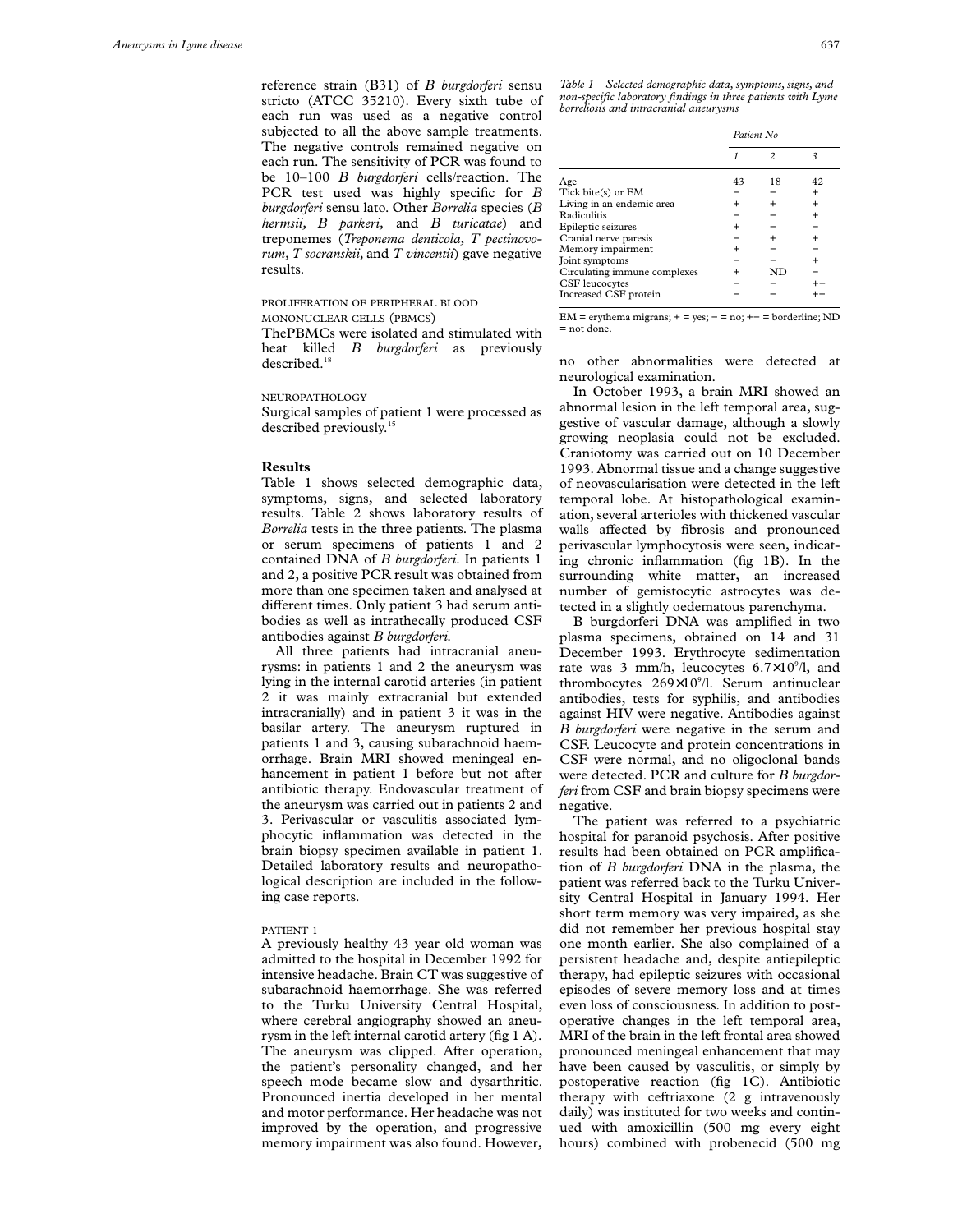every eight hours) for 100 days. On 30 March 1994, PCR for *B burgdorferi* was negative in plasma samples.

In the spring of 1994, her headache much less severe. In September 1994, considerable improvement was shown by MRI of the brain. Most of the enhancement with gadolinium in the periventricular and frontal areas had disappeared (fig 1D). A CSF specimen (22 September 1994) showed no inflammatory cells or raised protein concentration. Culture and PCR for *B burgdorferi*, as well as antibody assays, were negative. The CSF *Treponema pallidum* hemagglutination test and PCR for *M tuberculosis* were negative. Serum antibodies against neutrophil cytoplasmic antigen as well as antinuclear and phospholipid antibodies were negative. The only abnormal laboratory result was detection of circulating immune complexes. After 1994, there are no records on this patient in the Turku University Central Hospital.

#### PATIENT 2

An 18 year old man presented with headache and progressive paresis of the right abducent nerve in April 1994. His brain MRI of June 1994 was normal. Serum antibodies against *B burgdorferi* were repeatedly negative and also antibodies against herpes viruses, *Chlamydia pneumoniae*, and *Mycoplasma pneumoniae*. Erythrocyte sedimentation rate was 1 mm/h, C reactive protein (CRP) <10 mg/l, leucocytes  $5.9 \times 10^{9}$ /l, and haemoglobin 157 g/l. Serum antinuclear antibodies and angiotensin converting enzyme were normal. On 22 June, CSF was normal (including antibodies against *B burgdorferi* and the ratio of IgG to albumin). DNA of *B burgdorferi* was found by PCR in plasma specimens obtained on 22 June and 26 August. In addition, the PBMCs of the patient proliferated after stimulation with *B burgdorferi*. In August 1994, an aneurysm was found behind the right orbit by CT. Magnetic resonance angiography (MRA) detected the same aneurysm, 2 cm in diameter, in the right internal carotid artery (fig 2A). This aneurysm was lying mainly extracranially but extended also intracranially compressing the lower part of cavernous sinus and the abducent nerve. However, infection with *B burgdorferi* was also probable. Intravenous ceftriaxone given as 2 g daily for 14 days was instituted and followed by oral amoxicillin combined with probenecid (500 mg each every eight hours) for 100 days.

*Table 2 Laboratory results of borrelia tests and interval between onset of symptoms and antibiotic treatment of three patients with Lyme borreliosis associated with intracranial aneurysms*

| Patient No.       |                   |    |  |
|-------------------|-------------------|----|--|
|                   |                   |    |  |
|                   |                   | ÷  |  |
| ND                |                   | ND |  |
|                   |                   |    |  |
|                   |                   |    |  |
| $+$ ( $\times$ 2) | $+$ ( $\times$ 2) |    |  |
|                   | ND                | ND |  |
|                   |                   |    |  |
| >13               |                   | 12 |  |
|                   |                   |    |  |

PBMC = peripheral blood mononuclear cells; PCR = polymerase chain reaction;  $+$  = positive; - $=$  negative; ND  $=$  not done; ( $\times$ 2)  $=$  from two specimens obtained and analysed at different times.



*Figure 1 (A) Carotid angiography in patient 1 showing an aneurysm (arrow) in the left internal carotid artery in December 1992. (B) In the surgical brain specimen from a temporally located brain lesion suggestive of vascular damage or neoplasia, obtained in December 1993, the arterial wall is infiltrated by lymphocytes. In the surrounding parenchyma there is oedema and gemistocytic astrogliosis (haematoxylin and eosin, originally*×*280, bar= 500 µm). (C) In January 1994, pronounced dural gadolinium enhancement is shown (arrowheads) on T1 weighted MRI in the left frontal areas. (D) In September 1994, the enhancement of meninges had almost disappeared after treatment.*

In October 1994, endovascular occlusion of the aneurysm was carried out by embolisation. His headache disappeared gradually after the antibiotic treatment and endovascular treatment of the aneurysm, which was also shown to be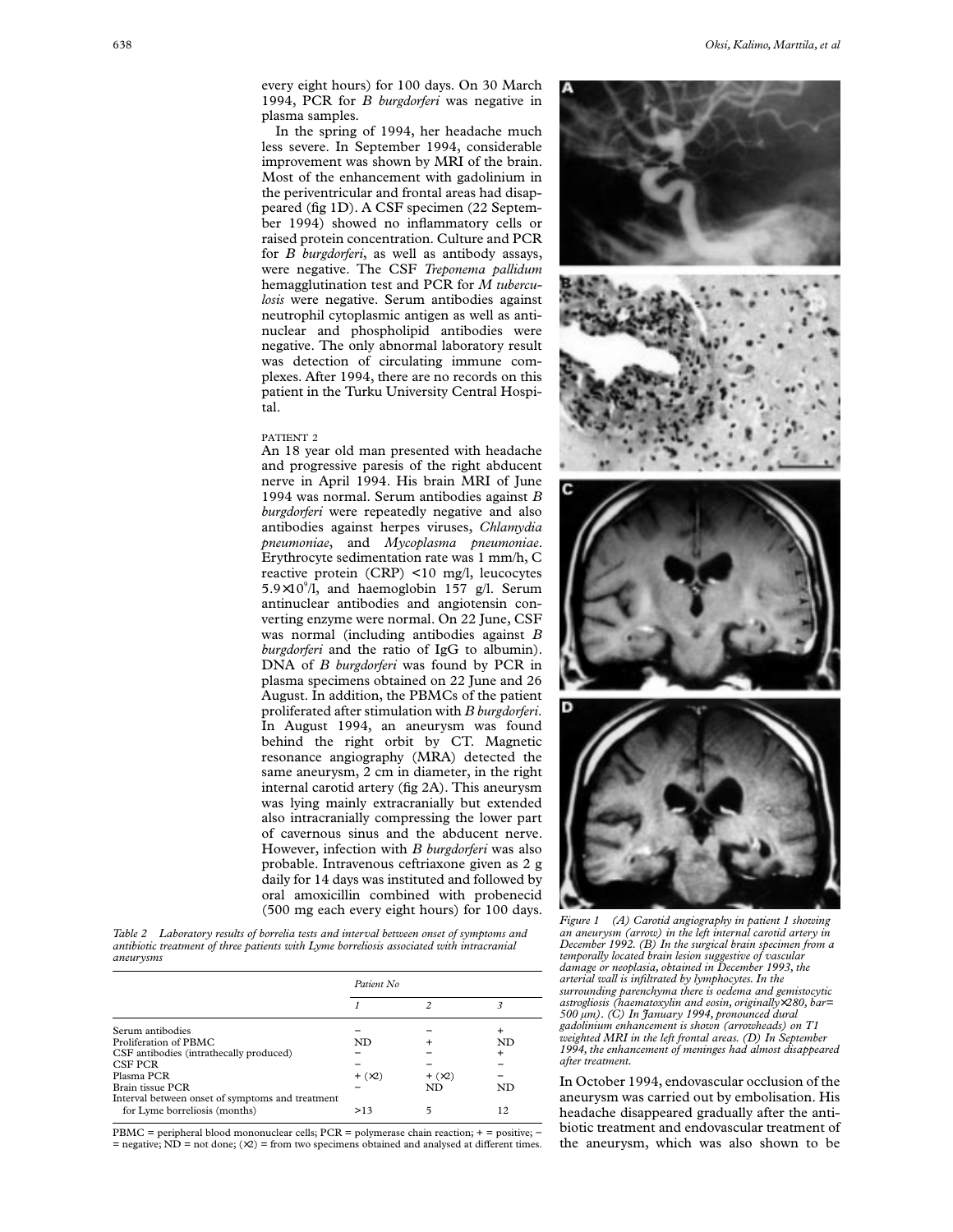

*Figure 2 (A) Magnetic resonance angiography of patient 2 showing an aneurysm with a diameter of 2 cm in the right internal carotid artery compressing the VIth cranial nerve and causing severe diplopia. (B) The same aneurysm showed by digital subtraction angiography after the endovascular embolisation.*

successful by a control angiogram (fig 2B). At one year of follow up, the patient had made an almost complete recovery from the paresis.

#### PATIENT 3

A 42 year old woman with a presumptive diagnosis of erythema migrans (20 cm×10 cm) in her right lower leg in May 1994. Unaware of Lyme borreliosis, she did not seek medical attention although the rash slowly expanded and persisted until October 1994. She did not recall any tick bites. She gave a history of right sided peripheral facial nerve paresis in December 1989, and at that time a borderline level of serum IgG antibodies against *B burgdorferi* was detected. One month later, however, the antibodies were negative. Antibiotics were not prescribed, and she recovered from the paresis.

In January 1995, severe radicular pain developed first in the right leg, with no relief with anti-inflammatory drugs. After three weeks, the pain moved to the left leg. Again after three weeks, when both her legs were already symptomless, the pain moved to the back, first to the right and then to the left. After two weeks, her right arm began to ache in a way similar to that



*Figure 3 Digital subtraction angiography showing an aneurysm with a diameter of 1 cm in the basilar artery of patient 3 near the bifurcation of the left superior cerebellar artery.*

previously occurring in her legs. Again the pain moved from right to the left after two to three weeks. In April 1995, all radicular pain had disappeared.

On 22 February 1995, serum IgG antibodies against *B burgdorferi* were high (>6 SD above normal level) and IgM antibodies were at a borderline level. A similar very high level of IgG antibodies was detected against *B burgdorferi* flagellin. On 21 April 1995, examination of CSF disclosed  $5 \times 10^{6}/1$  leucocytes (no erythrocytes), and the protein content was also at the upper limit of the normal range, 619 mg/l. The ratio IgG to albumin in the CSF was normal, as was the IgG index. Intrathecal production of IgG antibodies against *B burgdorferi* was detected with an index of 1.50. PCR for *B burgdorferi* DNA in the CSF and plasma specimens was negative, and so was the venereal disease research laboratory test. Erythrocyte sedimentation rate was 7 mm/h, CRP<10 mg/l, haemoglobin 142 g/l, leucocytes 7.0×10°/l, and thrombocytes 227×10<sup>9</sup>/l. Blood pressure was 160/95 mm Hg.

On 25 May 1995, intravenous ceftriaxone (2 g) daily was instituted for 14 days and followed by oral amoxicillin (500 mg) combined with probenecid (500 mg) three times daily each for 100 days. In December 1995, serum IgG antibodies against *B burgdorferi* had decreased and were now at a moderate level. At a follow up visit in June 1996, she gave a recent history of headache lasting for a few weeks in January and April 1996. In addition, she had had temporary radicular pain in her left arm. She had also had mild arthralgias and temporary dyspnoea. Her blood pressure was 180/100 mm Hg, and she was advised to attend regular blood pressure check ups. The results of a neurological examination were normal. Lumbar puncture was carried out in June 1996. The CSF showed 0 erythrocytes,  $4-5\times10^{6}/1$  leucocytes, normal protein, and negative borrelia antibodies as well as negative PCR and culture for *B burgdorferi*. Serum IgG antibodies against *B burgdorferi* were now at the lower borderline level, suggesting eradication of the spirochaete.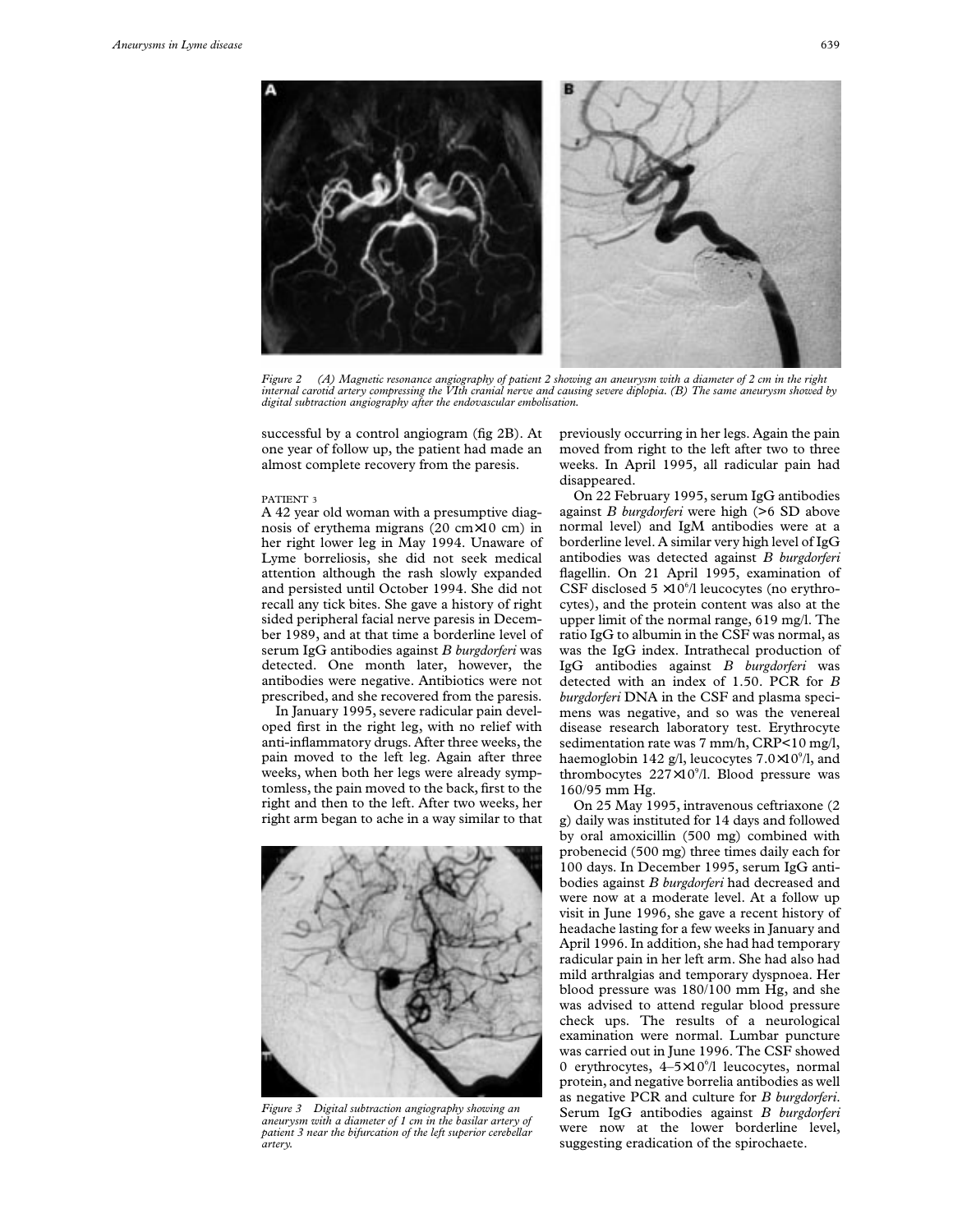On 27 July 1996, she was admitted to the hospital for sudden and severe headache and unconsciousness. In the emergency room, convulsions were noted and subarachnoid haemorrhage was detected by CT. She soon recovered consciousness. Angiography showed an aneurysm, diameter 1 cm, arising from the basilar artery near the bifurcation of the left superior cerebellar artery (fig 3). On 1 August 1996, endovascular occlusion of the aneurysm was carried out by embolisation. After a normal recovery, a control angiogram showed that the aneurysm had been embolised successfully.

# **Discussion**

This study presents three patients with Lyme borreliosis associated with an intracranial aneurysm. In patient 1, surgical brain specimens were available, disclosing vasculitis or perivascular inflammation. Aneurysm formation of arteries may be due to vasculitic damage, endarteritis obliterans of the vasa vasorum in the vessel wall. <sup>1</sup> Spirochaetes are known to cause vasculitis, and chronic *T pallidum* infection has been causally related to aneurysms. <sup>1</sup> This may also apply to *B burgdorferi*, because coronary artery aneurysms have been recently reported in two patients as a complication of serologically established Lyme borreliosis. <sup>2</sup> Our study is the first to associate cerebral artery aneurysms and subarachnoid haemorrhage with Lyme borreliosis. Additionally, we showed an ongoing infection with *B burgdorferi* by PCR from plasma in patients 1 and 2 with ruptured aneurysms. However, the causal relation of aneurysms with this spirochaetal infection could not be confirmed, as it was not possible to carry out a histological or microbiological study of the walls of the aneurysms in any of our patients.

The prevalence of intracranial aneurysms in the general population has been given as 0.2–9% in various postmortem series, depending on whether aneurysms were searched for or merely recorded as incidental findings.<sup>23</sup> The annual incidence of subarachnoid haemorrhage from confirmed intracranial aneurysms is slightly above  $10/100$  000 in Finland.<sup>23</sup> Epidemiological evidence suggests that the great majority of saccular intracranial aneurysms (commonly referred to as berry aneurysms) do not develop until adulthood.<sup>23</sup> Although some aneurysms are due to congenital defects in the vessel wall, most seem to result from an acquired degenerative process in the arterial wall. However, a considerable proportion of the cases may be familial. $24$  The familial cases may be due to genetic and possibly also to additional environmental factors, including infections. One of the degenerative processes in the vessel wall is atherosclerosis, which is increasingly regarded as an inflammatory process.<sup>23</sup> <sup>25</sup> <sup>26</sup> Furthermore, high numbers of inflammatory cells have been found at the site of rupture of human berry aneurysms, suggesting that inflammation may contribute to the yielding of the aneurysm.<sup>26</sup>

The intracranial aneurysms and subarachnoid haemorrhages in our patients with concomitant or recently treated Lyme borreliosis may be purely coincidental findings. The prevalence of antibodies against *B burgdorferi* in our area including the archipelago (but excluding the Åland Islands) has been investigated (unpublished observations). In randomly chosen inhabitants (n=750) the prevalence was 6% using a cut off of  $+2$  SD above the mean of the previous normal control material (obtained .<br>from different parts of Finland) and 2% using a cut off of  $+4$  SD. Based on these numbers, it is possible but unlikely, that the concomitant intracranial aneurysms and Lyme borreliosis occurred by chance in these three patients. Furthermore, the aneurysms were not the only manifestation in our patients, indicating a closer, possibly common causal association of the aneurysms with other symptoms and findings. Patient 1 had neurological as well as psychomotor signs and symptoms that could not be considered to be complications of the aneurysm or subarachnoid haemorrhage. Patient 3 was treated with long term antibiotics for migrating radiculitis due to Lyme borreliosis, and at follow up visits she reported intensive headaches months before the rupture of her intracranial aneurysm.

Recent findings indicate that *B burgdorferi* can acquire proteolytically active host components.27 This mechanism could facilitate the dissemination and adhesion of the spirochaetes to sites of endothelial injury. Interaction between the intraluminal endothelial surface and the spirochaete, directly or via generalised or focal production of cytokines, has been found necessary to increase the permeability of the blood-brain barrier.<sup>10</sup> Our findings support our earlier suggestions and those of others that vasculitis may be one of the primary pathophysiological mechanisms in Lyme borreliosis.<sup>3-15</sup> 28 29

Vasculitis is a predominant finding in *T pallidum* infection.1 30 In meningovascular syphilis, obliterative endarteritis may cause multiple small infarctions in the CNS or involve the vasa vasorum of large or medium sized vessels and lead to aneurysms or ischaemic infarction months or years after onset of infection.<sup>1 30 31</sup> The immune pathogenesis of cardiovascular syphilis has remained controversial. Focal inflammation or infection in the vessel wall by spirochaetes may be a pathogenetic mechanism leading to the formation of an aneurysm. Intracranial aneurysms in our patients with Lyme borreliosis, as well as the case of a patient with Lyme borreliosis and brain MRI showing meningeal enhancement, may indicate that mechanisms similar to syphilis are possible in Lyme borreliosis.

The diagnosis of Lyme borreliosis has usually been based on non-specific findings, serological testing, and other indirect methods. Our patient 3 was the only one with serum antibodies or intrathecal production of borrelial antibodies in the CSF. There are three plausible explanations for the lack of antibody production in Lyme borreliosis. Firstly, recent studies with T cell clones and patients with disseminated Lyme borreliosis suggest that *B burgdorferi* may shift the immune response of the host towards cell mediated immunity at the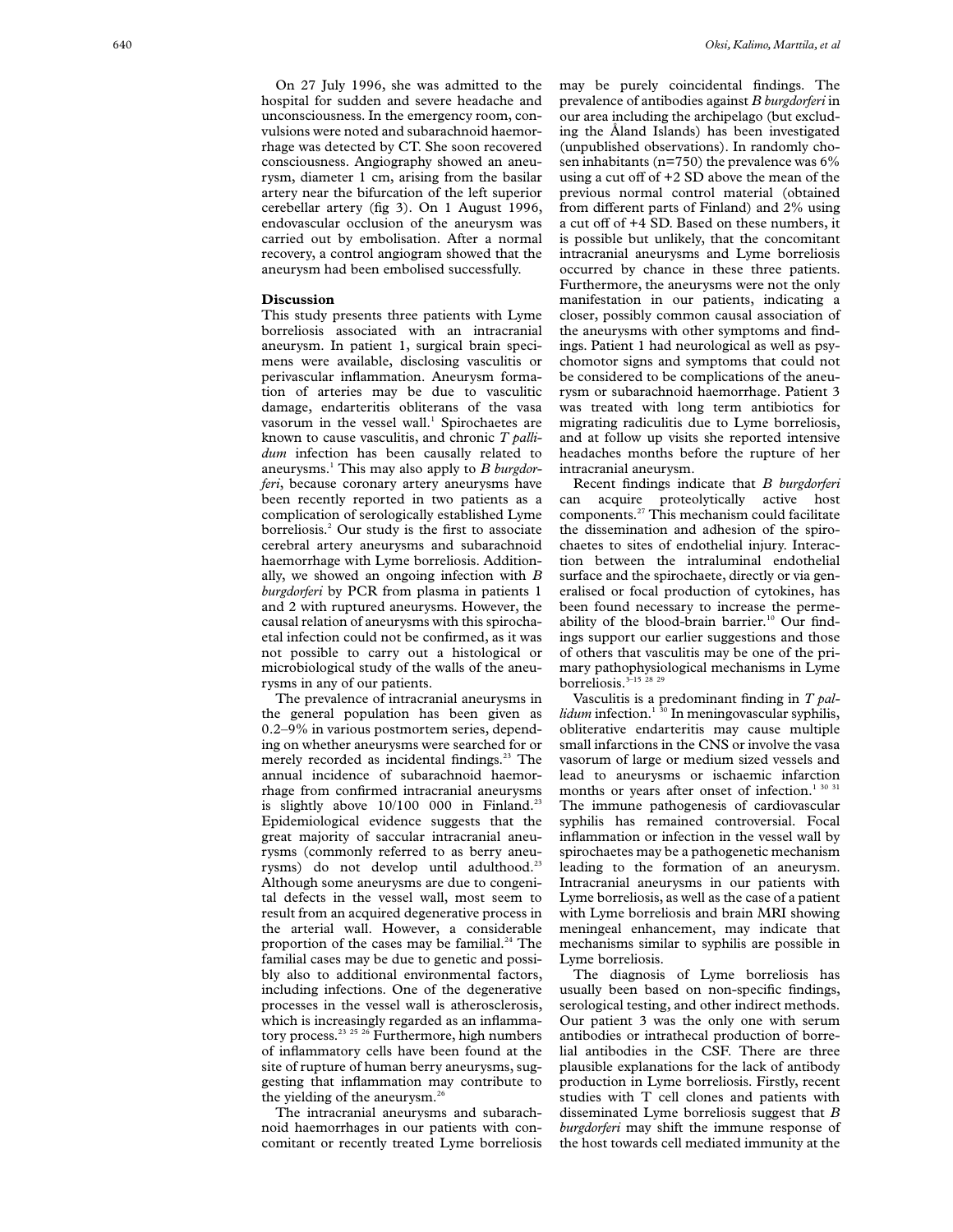expense of antibody production.<sup>18 32</sup> An association between PCR positivity and the absence of a serological response in Lyme borreliosis has been suggested.<sup>33 34</sup> Secondly, the binding of antibodies to immune complexes may make antibodies undetectable by routine assays.<sup>35</sup> Thirdly, the CNS can be considered an immunoprivileged site where the spirochaete can lie latent out of reach of the host immune system.36–38

The presence of *B burgdorferi* was repeatedly shown by PCR in plasma specimens in patients 1 and 2. We consider our PCR results reliable, because contamination control was rigorous and all control specimens gave negative results. A few spirochaetes or their structures may occasionally circulate in the blood not only in early infection but also during the later stages of Lyme borreliosis.33 39–43 Thus MRI, MRA, or carotid angiography findings compatible with aneurysm or vasculitis in association with a positive PCR result from the CSF or plasma, even without direct demonstration of the spirochaete in the vessel wall, might be an indication for antimicrobial treatment against *B burgdorferi*.

A recent study showed that the dura can be affected in the rhesus macaque experimentally infected with *B burgdorferi*. <sup>44</sup> This is in agreement with the results of our MRI studies showing pronounced dural enhancement with contrast medium in patient 1. This patient also had epileptic seizures. Epilepsy induced by Lyme borreliosis has been reported recently.15 45 46 The incidence of seizures in neurosyphilis ranges from 14% to 60%.<sup>47</sup> There is circumstantial evidence that Lyme borreliosis may cause psychiatric symptoms.<sup>48</sup> In the case of patient 1, who had personality changes and pronounced memory impairment and needed psychiatric hospital care, a causal relation between CNS lesions and psychiatric manifestations is possible. Patients with chronic Lyme borreliosis encephalopathy may have multifocally reduced blood perfusion to the cerebral hemispheres, particularly in white matter, and objective improvement in brain perfusion after antibiotic treatment can occur.<sup>49</sup> The causative role of borrelial infection with the CNS findings and neurological symptoms was supported by disappearance of the dural enhancement in patient 1 and by improvement of clinical condition in all patients after antimicrobial therapy directed against *B burgdorferi*.

We conclude that lymphocytic vasculitis associated with *B burgdorferi* infection may be a pathogenetic mechanism for intracranial aneurysms.

This study was financially supported by The Emil Aaltonen Foundation, The Maud Kuistila Foundation, The Orion Corporation Research Foundation, The Turku University Foundation, and The Finnish Medical Foundation. The language of this manuscript was revised by Simo Merne.

- 1 Jackman JD Jr, Radolf JD. Cardiovascular syphilis. *Am J Med* 1989;**87**:425–33.
- 2 Gasser R, Watzinger N, Eber B, *et al*. Coronary artery aneurysm in two patients with long-standing Lyme borreliosis. *Lancet* 1994;**344**:1300–1.
- 3 Johnston YE, Duray PH, Steere AC, *et al*. Lyme arthritis. Spirochetes found in synovial microangiopathic lesions.<br>Am  $\tilde{j}$  Pathol 1985;118:26-34.
- *Am J Pathol* 1985;**118**:26–34.<br>4 Uldry PA, Regli F, Bogousslavsky J. Cerebral angiopathy<br>and recurrent strokes following Borrelia burgdorferi infection [letter]. *J Neurol Neurosurg Psychiatry* 1987;**50**:1703–4.
- 5 Midgard R, Hofstad H. Unusual manifestations of nervous system Borrelia burgdorferi infection. *Arch Neurol* 1987;**44**: 781–3.
- 6 Veenendaal-Hilbers JA, Perquin WV, Hoogland PH, *et al*. Basal meningovasculitis and occlusion of the basilar artery in two cases of Borrelia burgdorferi infection. *Neurology* 1988;**38**:1317–9.
- 7 Duray PH. Histopathology of clinical phases of human Lyme disease. *Rheum Dis Clin North Am* 1989;**15**:691–710. 8 May EF, Jabbari B. Stroke in neuroborreliosis. *Stroke* 1990; **21**:1232–5.
- 9 Meurers B, Kohlhepp W, Gold R, *et al*. Histopathological findings in the central and peripheral nervous systems in neuroborreliosis. A report of three cases. *J Neurol* 1990;**237**:113–6.
- 10 Garcia-Monco JC, Villar BF, Alen JC, *et al*. Borrelia burgdorferi in the central nervous system: experimental and clinical evidence for early invasion. *J Infect Dis* 1990;**161**:1187–93.
- 11 Szczepanski A, Furie MB, Benach JL, *et al*. Interaction between Borrelia burgdorferi and endothelium in vitro. *J Clin Invest* 1990;**85**:1637–47.
- 12 Moody KD, Barthold SW, Terwilliger GA,*et al*. Experimental chronic Lyme borreliosis in Lewis rats. *Am J Trop Med Hyg* 1990;**42**:165–74.
- 13 Luft BJ, Steinman CR, Neimark HC, *et al*. Invasion of the central nervous system by Borrelia burgdorferi in acute disseminated infection. *JAMA* 1992;**267**:1364–7.
- 14 Comstock LE, Thomas DD. Penetration of endothelial cell monolayers by Borrelia burgdorferi. *Infect Immun* 1989;**57**: 1626–8.
- 15 Oksi J, Kalimo H, Marttila RJ, *et al*. Inflammatory brain changes in Lyme borreliosis. A report on three patients and review of literature. *Brain* 1996;**119**:2143–54.
- 16 Sellati TJ, Burns MJ, Ficazzola MA, *et al*. Borrelia burgdor-feri upregulates expression of adhesion molecules on endothelial cells and promotes transendothelial migration of neutrophils in vitro. *Infect Immun* 1995;**63**:4439–47.
- 17 Sellati TJ, Abrescia LD, Radolf JD, *et al*. Outer surface lipo-proteins of Borrelia burgdorferi activate vascular endothelium in vitro. *Infect Immun* 1996;**64**:3180–7.
- 18 Oksi J, Savolainen J, Pène J, *et al*. Decreased interleukin-4 and increased gamma interferon production by peripheral blood mononuclear cells of patients with Lyme borreliosis. *Infect Immun* 1996;**64**:3620–3.
- 19 Szekanecz Z, Shah MR, Pearce WH, *et al*. Human atherosclerotic abdominal aortic aneurysms produce interleukin (IL)-6 and interferon-gamma but not IL-2 and IL-4: the possible role for IL-6 and interferon-gamma in vascular inflammation. *Agents Actions* 1994;**42**:159–62.
- 20 Krüger WH, Pulz M. Detection of Borrelia burgdorferi in cerebrospinal fluid by the polymerase chain reaction. *J Med Microbiol* 1991;**35**:98–102.
- 21 Picken RN. Polymerase chain reaction primers and probes derived from flagellin gene sequences for specific detection of the agents of Lyme disease and North American relapsing fever. *J Clin Microbiol* 1992;**30**:99–114.
- 22 He QS, Marjamäki M, Soini H,*et al*. Primers are decisive for
- sensitivity of PCR. *Biotechniques* 1994;17:82–5.<br>
23 Kalimo H, Kaste M, Haltia M. Vascular diseases. In:<br>
Graham DI, Lantos PL, eds. *Greenfield's neuropathology,* 6th<br>
ed. London: Arnold, 1997:315–96.
- 24 Ronkainen A, Hernesniemi J, Puranen M, *et al*. Familial intracranial aneurysms. *Lancet* 1997;**349**:380–4.
- 25 Juvela S, Porras M, Heiskanen O. Natural history of unruptured intracranial aneurysms: a long term follow up study. *J Neurosurg* 1993;**79**:174–82.
- 26 Kosierkiewicz TA, Factor SM, Dickson DW. Immunocytochemical studies of atherosclerotic lesions of cerebral berry aneurysms. *J Neuropathol Exp Neurol* 1994;**53**:399–406.
- 27 Klempner MS, Noring R, Epstein MP, *et al*. Binding of human plasminogen and urokinase-type plasminogen activator to the Lyme disease spirochete, Borrelia burgdorferi. *J Infect Dis* 1995;**171**:1258–65.
- 28 Kohler J, Kern U, Kasper J, *et al*. Chronic central nervous system involvement in Lyme borreliosis. *Neurology* 1988; **38**:863–7.
- 29 Mokry M, Flaschka G, Kleinert G, *et al*. Chronic Lyme disease with an expansive granulomatous lesion
- cerebellopontine angle. *Neurosurgery* 1990;**27**:446–51. 30 Coyle PK, Dattwyler R. Spirochetal infection of the central nervous system. *Infect Dis Clin North Am* 1990;**4**:731–46.
- 31 Roos KL. Neurosyphilis. *Semin Neurol* 1992;**12**:209–12. 32 Yssel H, Shanafelt MC, Soderberg C, *et al*. Borrelia burgdorferi activates a T helper type 1-like T cell subset in Lyme arthritis. *J Exp Med* 1991;**174**:593–601.
- 33 Oksi J, Uksila J, Marjamäki M, *et al*. Antibodies against whole sonicated Borrelia burgdorferi spirochetes, 41- kilodalton flagellin, and P39 protein in patients with PCR-
- or culture-proven late Lyme borreliosis. *J Clin Microbiol* 1995;**33**:2260–4. 34 Mouritsen CL, Wittwer CT, Litwin CM, *et al*. Polymerase chain reaction detection of Lyme disease: correlation with
- clinical manifestations and serologic responses. *Am J Clin Pathol* 1996;**105**:647–54.
- 35 Schutzer SE, Coyle PK, Belman AL, *et al*. Sequestration of antibody to Borrelia burgdorferi in immune complexes in seronegative Lyme disease. *Lancet* 1990;**335**:312–5.
- 36 Pfister HW, Preac-Mursic V, Wilske B, *et al*. Latent Lyme neuroborreliosis: presence of Borrelia burgdorferi in the cerebrospinal fluid without concurrent inflammatory signs. *Neurology* 1989;**39**:1118–20.
- 37 Guy EC, Turner AM. Seronegative neuroborreliosis. *Lancet* 1989;**334**:441.